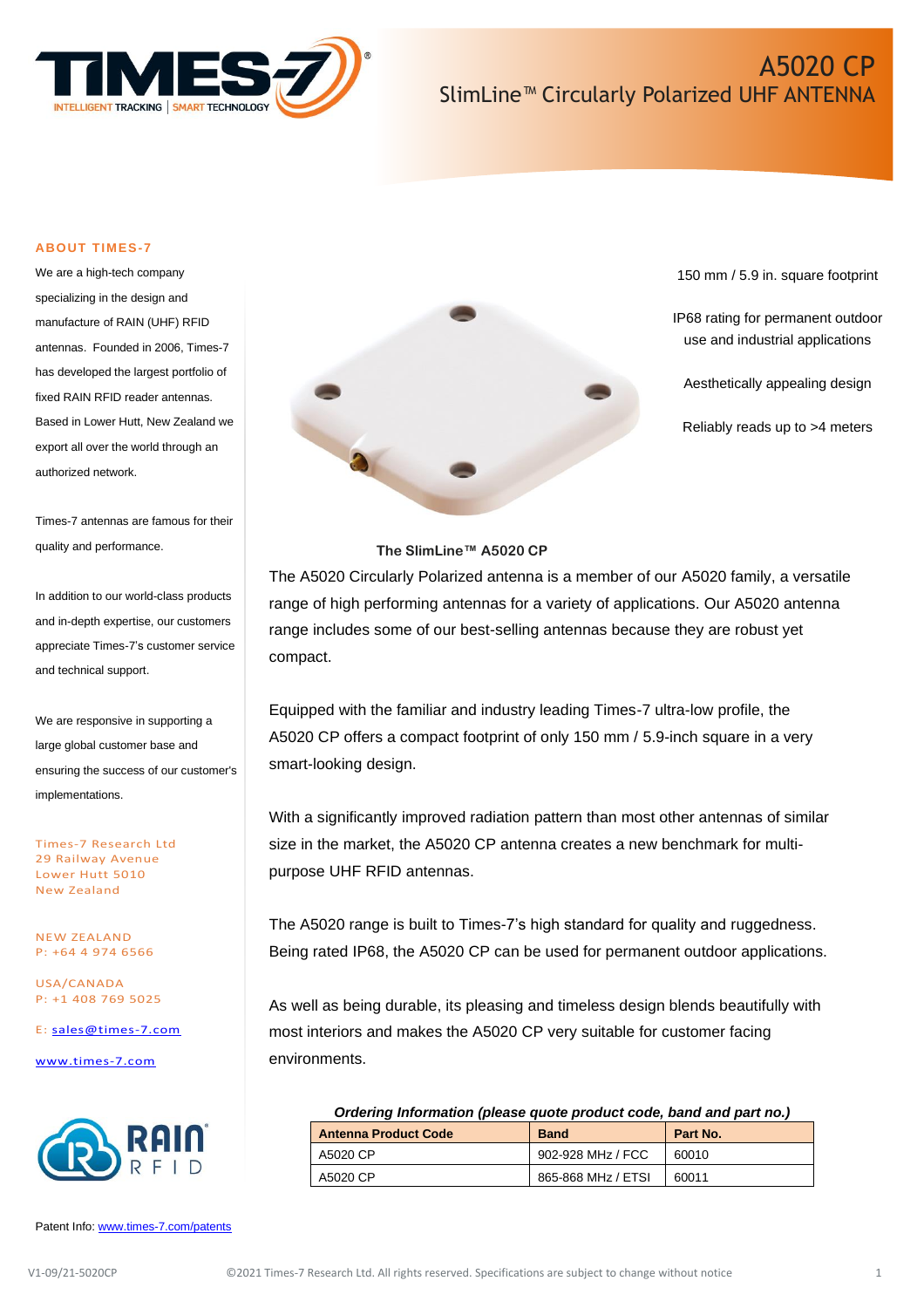

# Physical / Environmental Specifications

| Dimensions $(L \times W \times D)$       | 150.7 mm x 149.4 mm x 14.5 mm<br>5.93" x 5.88" x 0.57"               |
|------------------------------------------|----------------------------------------------------------------------|
| Boxed Unit Dimensions (L x W x D)        | 180 mm x 155 mm x 25 mm<br>$7.09" \times 6.10" \times 0.98"$         |
| Weight                                   | Net: 0.23 kg / 0.51 lbs.;<br>Gross: 0.28 kg / 0.62 lbs.              |
| <b>Radome Material and Color</b>         | UV Resistant and Fire-Retardant WHITE ABS                            |
| <b>Environmental Rating</b>              | IP <sub>68</sub>                                                     |
| <b>Operating and Storage Temperature</b> | $-30^{\circ}$ to $+65^{\circ}$ C / $-22^{\circ}$ to $+149^{\circ}$ F |
| <b>Mounting</b>                          | Flush or 100 x 100 mm VESA mount using the four mounting holes       |
| <b>Connector Type / Position</b>         | SMA female (Jack) side connector                                     |
| A5020 Flush Screws                       | 30mm 8g Phillips, white wood screws                                  |

# Electrical Specifications

| <b>Frequency Range</b>        | 865-868 MHz (ETSI) / 902-928 MHz (FCC) |
|-------------------------------|----------------------------------------|
| Polarization                  | RHCP (Right Hand Circular Polarized)   |
| <b>Far-field Gain</b>         | 5 dBiC typical                         |
| Far-field 3dB beamwidth       | 105° in both planes typical            |
| <b>VSWR</b>                   | 1.4 typical                            |
| Front to back                 | -10 dB typical                         |
| <b>Axial Ratio</b>            | 2 dB typical                           |
| Nominal Impedance             | 50 $\Omega$                            |
| <b>Anti-static Protection</b> | Yes, DC Grounded                       |
| <b>Antenna Detection</b>      | 10K $\Omega$ resistance                |
| <b>Maximum Input Power</b>    | 3 W                                    |

## Radiation Pattern

## Antenna Planes



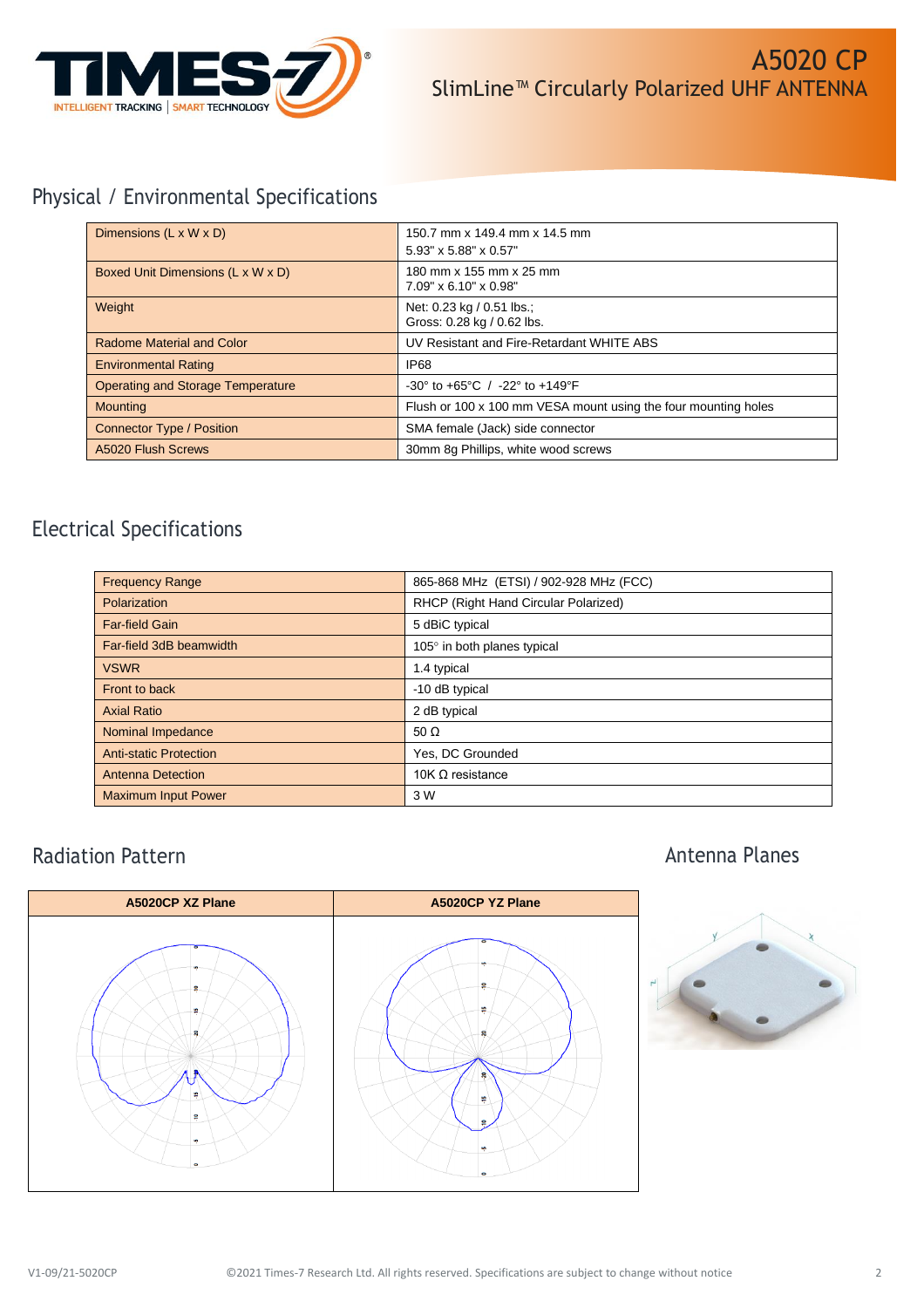

# Application examples for the **A5020 CP**

## Multi-Purpose

The A5020 CP is a rugged antenna meaning it is ideal for asset tracking and encoding RFID tags. This antenna has a typical read range distance of 4m allowing manufacturers, wholesalers and retailers, for example, to track their inventory throughout the supply chain, from the warehouse shelves all the way to the sales floor.

### Waste Management

The A5020 is IP68 rated, meaning it is suitable for permanent outdoor installations. The 'all-plastic' housing prevents the antenna from corroding. The antenna can also be cleaned with cleaning agents.

The ~100° beamwidth of the A5020 antenna makes applications like wheelie bin detection easy and straight-forward. The physical size of the antenna is small and thus installation in waste management trucks is hassle free.

### Retail

The A5020 can easily be deployed in space constrained environments such as retail.

With its superb aesthetics and compact design, the A5020 antenna blends well into the retail back drop.





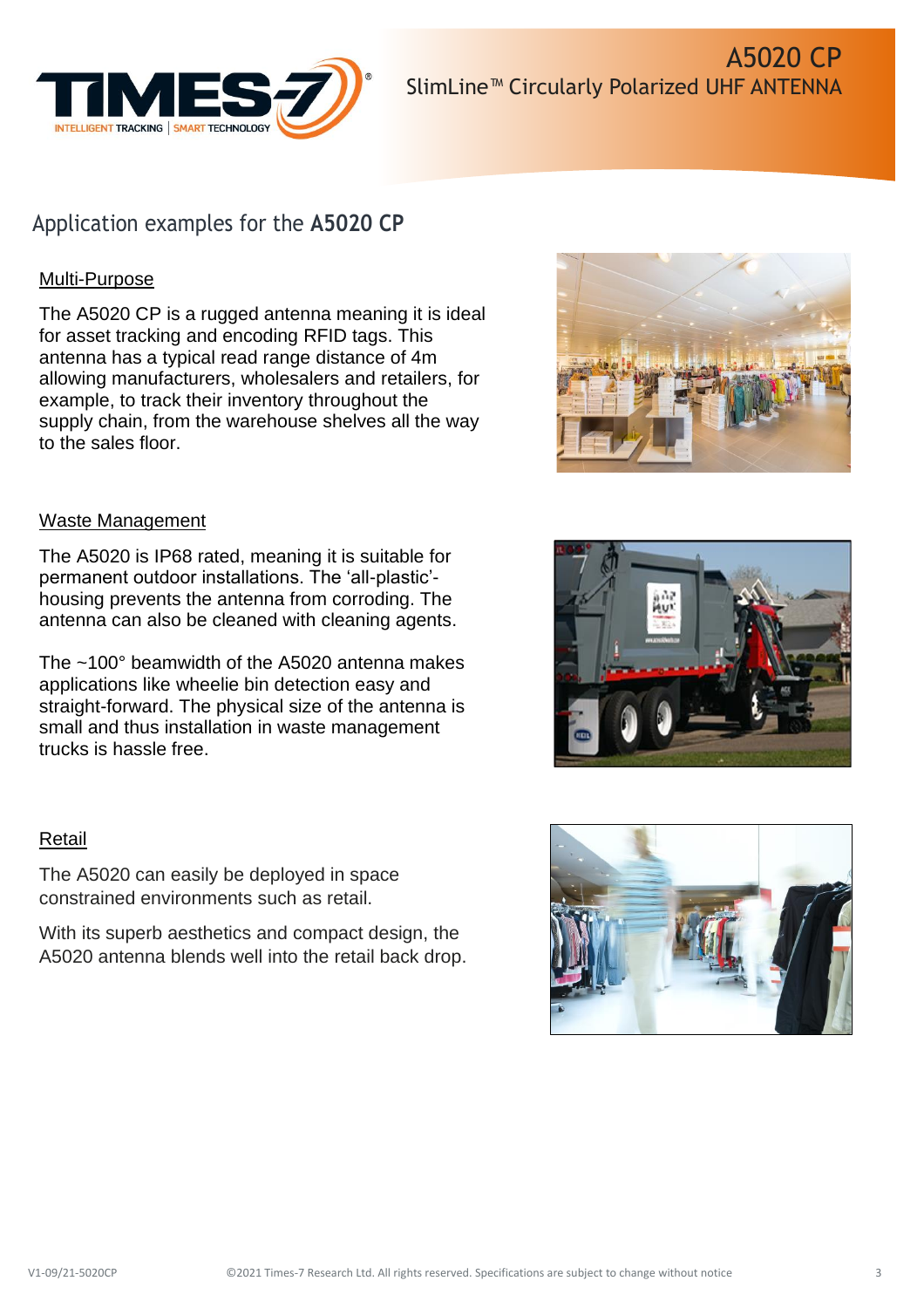

## Mounting Information

The recessed corner mounting holes of the A5020 support 100 x 100mm VESA spaced mounting brackets as shown in the picture.

The innovative slim design of the A5020, equipped with an SMA connector, allows for totally flush mounting using the corner holes.





In situations where the antenna may be subject to stress on the connector or cable it is recommended to use our Connector Protection Backplate. These protect the connector from damage, especially when mounted on a bracket in free space. The Connector Protection Backplate can be used with right angled or straight cables.

Caution:

- Ensure that only finger tightness is used for the SMA connector.
- Use of tools to tighten the connector will apply excessive force and will damage the connector
- Avoid any load or bending force from the cable on the connector.

For further information please refer to the drawings below.

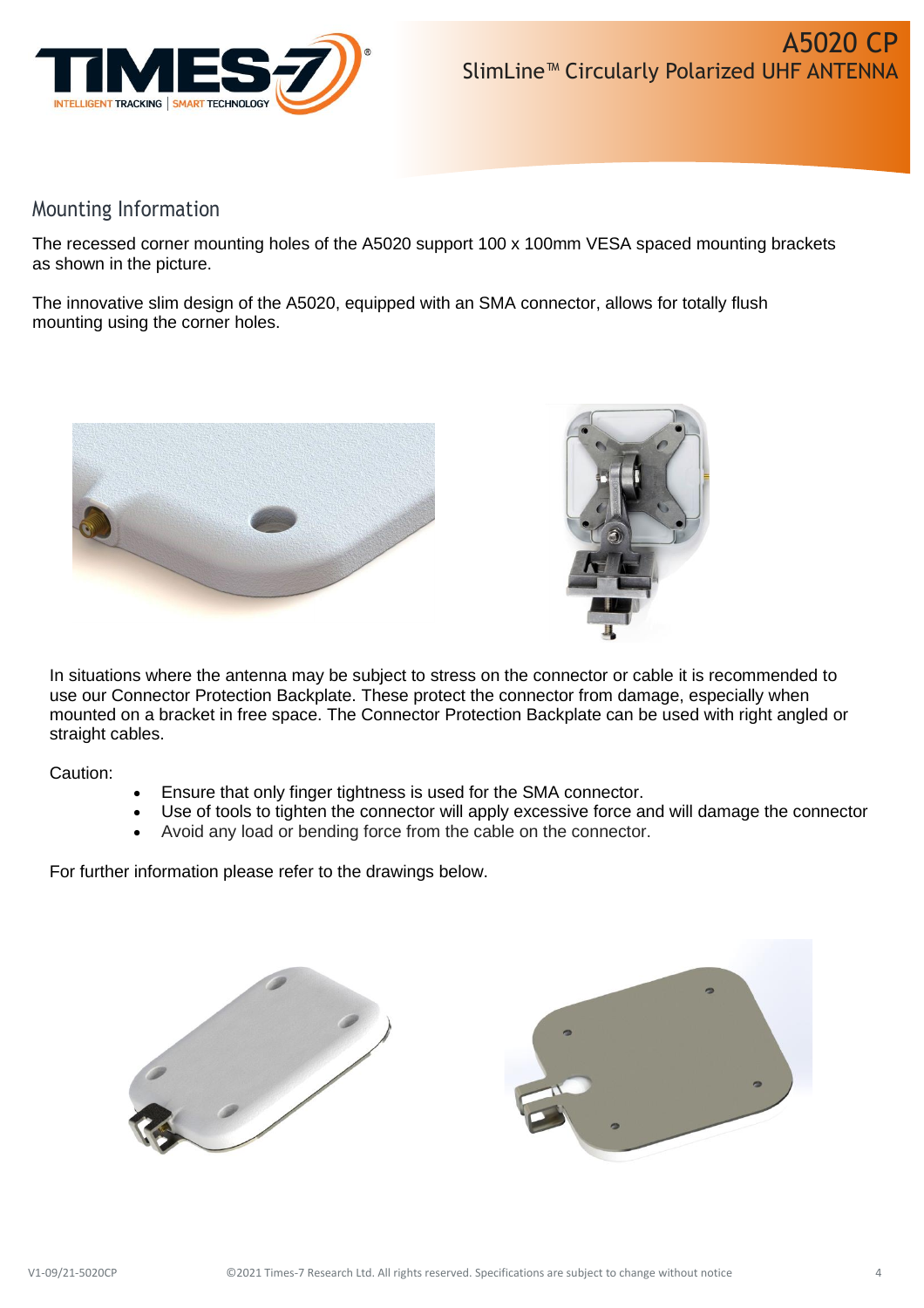

## Order Information

### *When ordering A5020 LX antennas please quote the product code, band & part no.*

| <b>Antenna Product Code</b> | <b>Band</b>        | Part No. |
|-----------------------------|--------------------|----------|
| A5020 CP                    | 902-928 MHz / FCC  | 60010    |
| A5020 CP                    | 865-868 MHz / ETSI | 60011    |

#### *When ordering cable accessories please quote the product code, cable type, & part no.*

| <b>Antenna Product Code</b> | <b>Band / Model</b> | Part No. |
|-----------------------------|---------------------|----------|
| A5020 LX                    | 902-928 MHz / FCC   | 72386    |
| A5020 LX                    | 865-868 MHz / ETSI  | 72387    |
|                             |                     |          |
| A5020 MR                    | 902-928 MHz / FCC   | 72388    |
| A5020 MR                    | 865-868 MHz / ETSI  | 72389    |
|                             |                     |          |
| A5020 NF                    | 865-928 MHz / WB    | 72057    |

| <b>Cable Accessories Product Code</b> | <b>Cable Type</b>  | Part No.              |
|---------------------------------------|--------------------|-----------------------|
| Cable 2 m, SMA to RPTNC               | T7 195 / 240 / 400 | 71436 / 71782 / 72042 |
| Cable 4 m, SMA to RPTNC               | T7 240 / 400       | 71784 / 72043         |
| Cable 6 m, SMA to RPTNC               | T7 240 / 400       | 71904 / 72044         |
| Cable 8 m, SMA to RPTNC               | T7 240 / 400       | 71788 / 72045         |

| <b>Low-Temperature and Water Resistant</b> | <b>Cable Type</b> | Part No. |
|--------------------------------------------|-------------------|----------|
| <b>Cable Accessories Product Code</b>      |                   |          |
| Cable 2 m, RT SMA to RPTNC                 | T7 RG-142 type    | 72395    |
| Cable 4 m, RT SMA to RPTNC                 | T7 RG-142 type    | 72396    |
| Cable 6 m, RT SMA to RPTNC                 | T7 RG-142 type    | 72397    |
| Cable 8 m, RT SMA to RPTNC                 | T7 RG-142 type    | 72398    |

| <b>Other Accessories</b>             | <b>Compatibility</b>    | Part No. |
|--------------------------------------|-------------------------|----------|
| A5020 Connector Protection Backplate | A5020 LP / CP / MR / NF | 72394    |

#### View the Times-7 Cable Accessory datasheet [here.](https://www.times-7.com/Cable%20Datasheet_v1.1_A4.pdf)

For additional information such as RoHS, CE, REACH or CAD models please contact us at [sales@times-7.com.](mailto:sales@times-7.com)

The technical data contained in this publication is not a guarantee for which Times-7 Research Ltd assumes legal accountability. It is indicative of typical performance, and if required should be relied on for specific applications only after due verification.

All technical data, specifications and other information contained herein are deemed to be the proprietary intellectual property of Times-7 Research Ltd. No reproduction, copy or use thereof may be made without the express written consent of Times-7 Research Ltd.

Times-7, and the stylized T-7 Antennas logo are trademarks or registered trademarks of Times-7 Research Ltd. All other trademarks are the property of their respective owners. ©2021 Times-7 Research Ltd. All rights reserved. Specifications are subject to change without notice. Datasheet V1-09/21-5020CP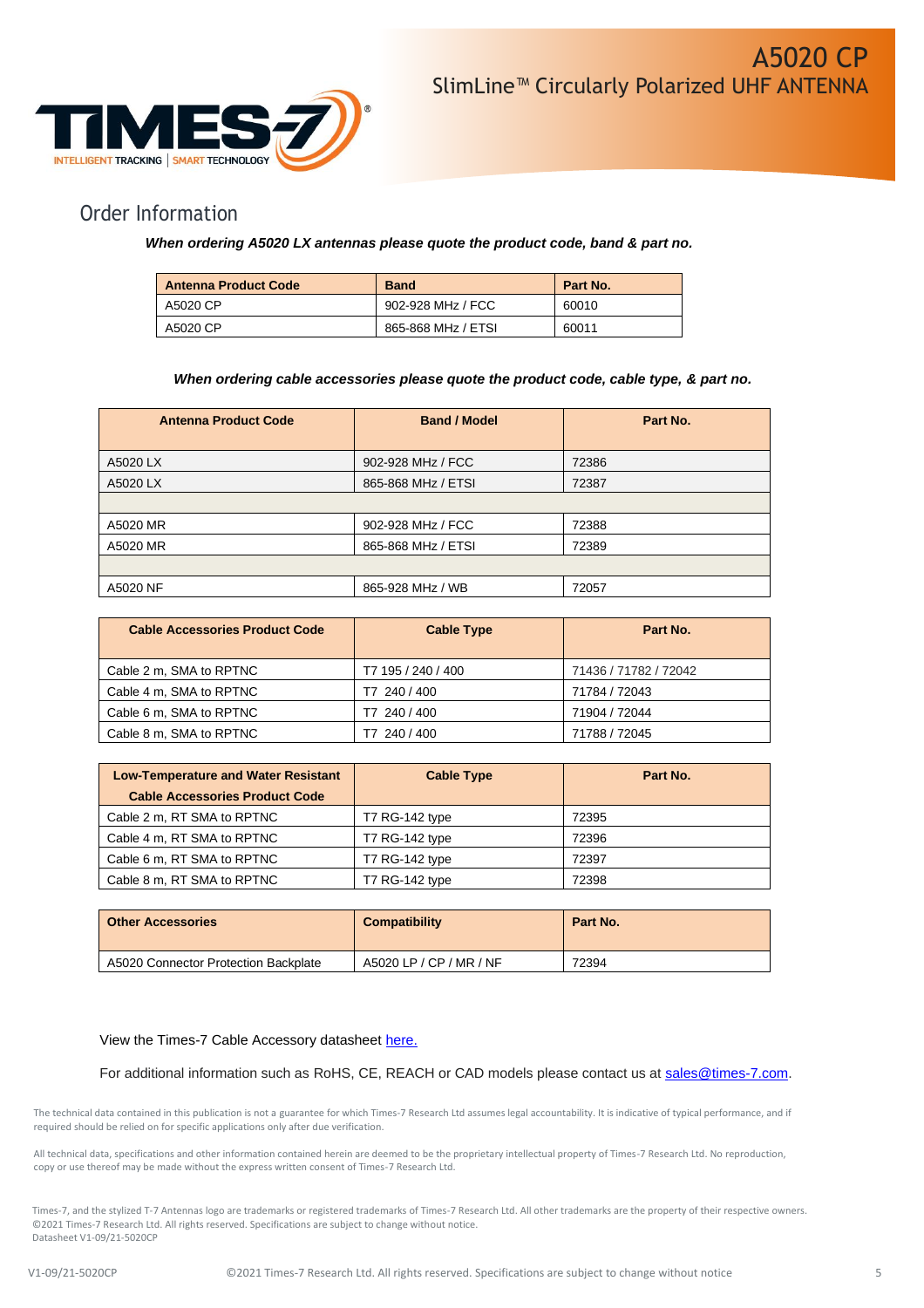